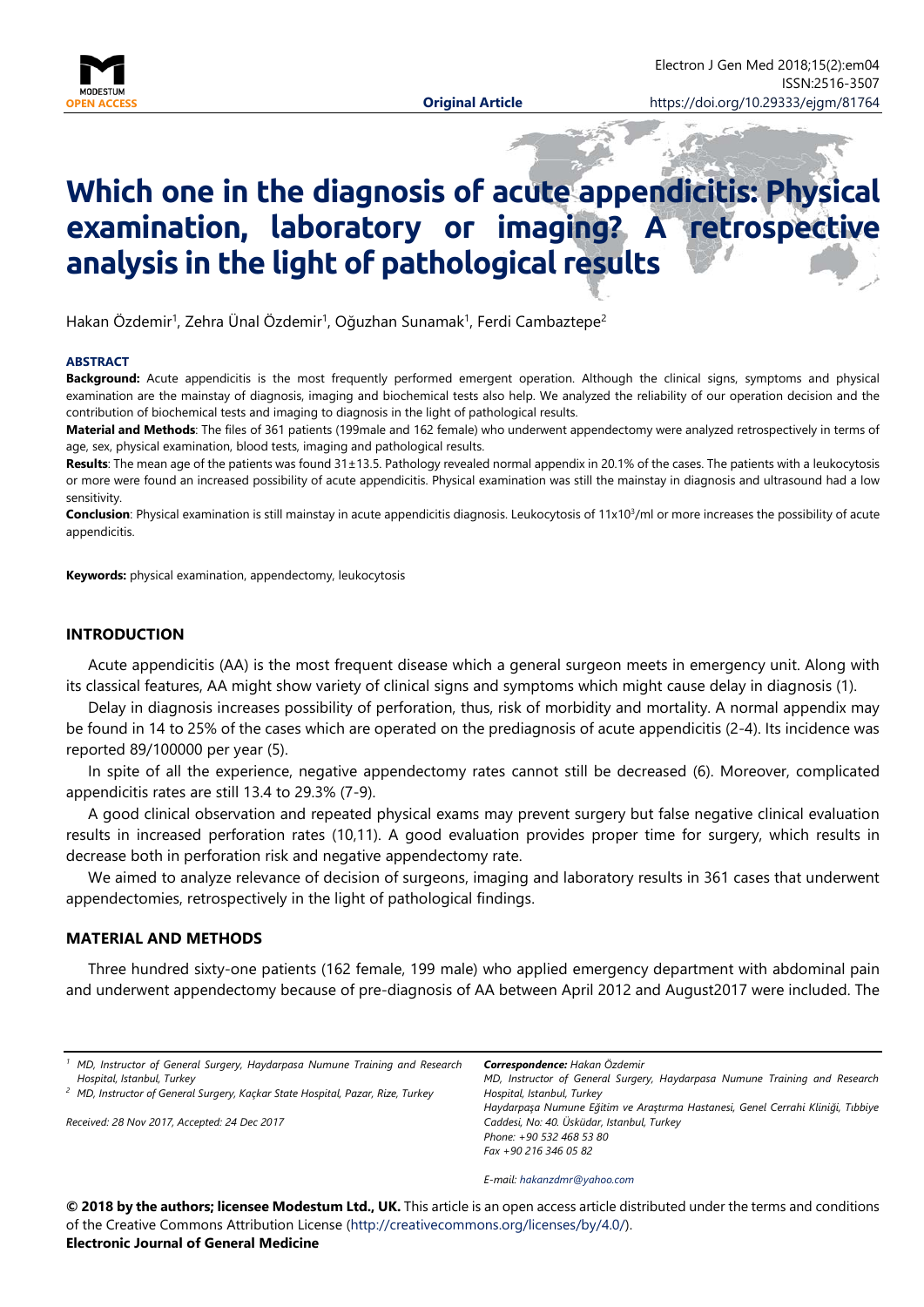|                 | <b>Table 1.</b> Relation of Fathology and Radiological Finalnys |           |                           |            |           |
|-----------------|-----------------------------------------------------------------|-----------|---------------------------|------------|-----------|
|                 |                                                                 | AA (-)    | Pathogy-based<br>$AA (+)$ | Total      |           |
|                 |                                                                 | n (%)     | n (%)                     | n (%)      |           |
| Radiology-based | AA (-)                                                          | 32 (17,4) | 105(57,1)                 | 137 (74,5) |           |
|                 | $AA (+)$                                                        | 5(2,7)    | 42 (22,8)                 | 47 (25,5)  | $0,001**$ |
|                 | <b>Total</b>                                                    | 37(20,1)  | 147 (79,9)                | 184 (100)  |           |
| McNemar Test    | **p<0,01                                                        |           |                           |            |           |

#### **Table 1:** *Relation of Pathology and Radiological Findings*

**Table 2:** *Results for Diagnostic Scan Tests for WBC and ROC (Receiver Operating Characteristic) Curve*

|                                                                                                        | <b>DiagnosticScan</b>                      |                                                       |                    |                                               |                                               | <b>ROC Curve</b> |                            |           |
|--------------------------------------------------------------------------------------------------------|--------------------------------------------|-------------------------------------------------------|--------------------|-----------------------------------------------|-----------------------------------------------|------------------|----------------------------|-----------|
|                                                                                                        | Cut-off                                    | <b>Sensitivity</b>                                    | <b>Specificity</b> | <b>Positive</b><br><b>Predictive</b><br>Value | <b>Negative</b><br><b>Predictive</b><br>Value | Area             | 95% Confidence<br>Interval | $\pmb{p}$ |
| <b>WBC</b>                                                                                             | $\geq$ 11x10 <sup>3</sup> /mm <sup>3</sup> | 83,68                                                 | 65,75              | 90,60                                         | 50,53                                         | 0,739            | 0,662-0,815                | $0,001**$ |
|                                                                                                        |                                            | ROC Curve                                             |                    |                                               |                                               |                  |                            |           |
| $1,0-$<br>$0,8$ <sup>-</sup><br>Sensitivity<br>sensitivity<br>$0,4-$<br>0,2<br>$0,0$ $\rightarrow 0,0$ | 0,2                                        | $\frac{1}{0,4}$<br>$\frac{1}{0,6}$<br>1 - Specificity | 0,8                | 1,0                                           |                                               |                  |                            |           |

**Figure 1:** *WBC ROC curve related to the presence of AA*

gender, age, WBC level, ultrasound and histopathological results were analyzed retrospectively. All the patients were pre-operatively consulted for urological and, in female, gynecological pathologies.

NCSS (Number Cruncher Statistical System) 2007 (Kaysville, Utah, USA) program was used for statistical analysis. McNemar, Cochran's Q tests and diagnostic-screening test were used along with identifying statistical methods (Mean, standard deviation, median, frequency, ratio, minimum and maximum). Pearson chi-square test was used for noncountable parameters. P<0.05 level was significant.

# **RESULTS**

Ultrasound (US) imaging was performed in 184 of the patients of whom 25.5% were diagnosed with acute appendicitis on US. US examination was performed by radiologists during working hours but could not be performed during night shifts.

The mean age was 31±13.5 years. Pathological examination of specimens of 361 patients revealed AA was not present in 20.1% of them. Pathological findings proved AA in forty-two out of 47 of the patients in whom AA diagnosed on US imaging. Histopathological examination also revealed that only 32 patients had no AA out of 137 patients who were said not to have AA on US (**Table 1**).

The cut-off point for leukocyte (WBC) level was found 11x10<sup>3</sup>/mm<sup>3</sup> and higher for the presence of AA in the light of pathological results. Specificity was 93.68% and sensitivity was 65.75% for the leukocyte level of 11x10<sup>3</sup>/mm<sup>3</sup> (Table 2).

The area below ROC curve was 73.9% and standard error was 3.9% (**Figure 1**).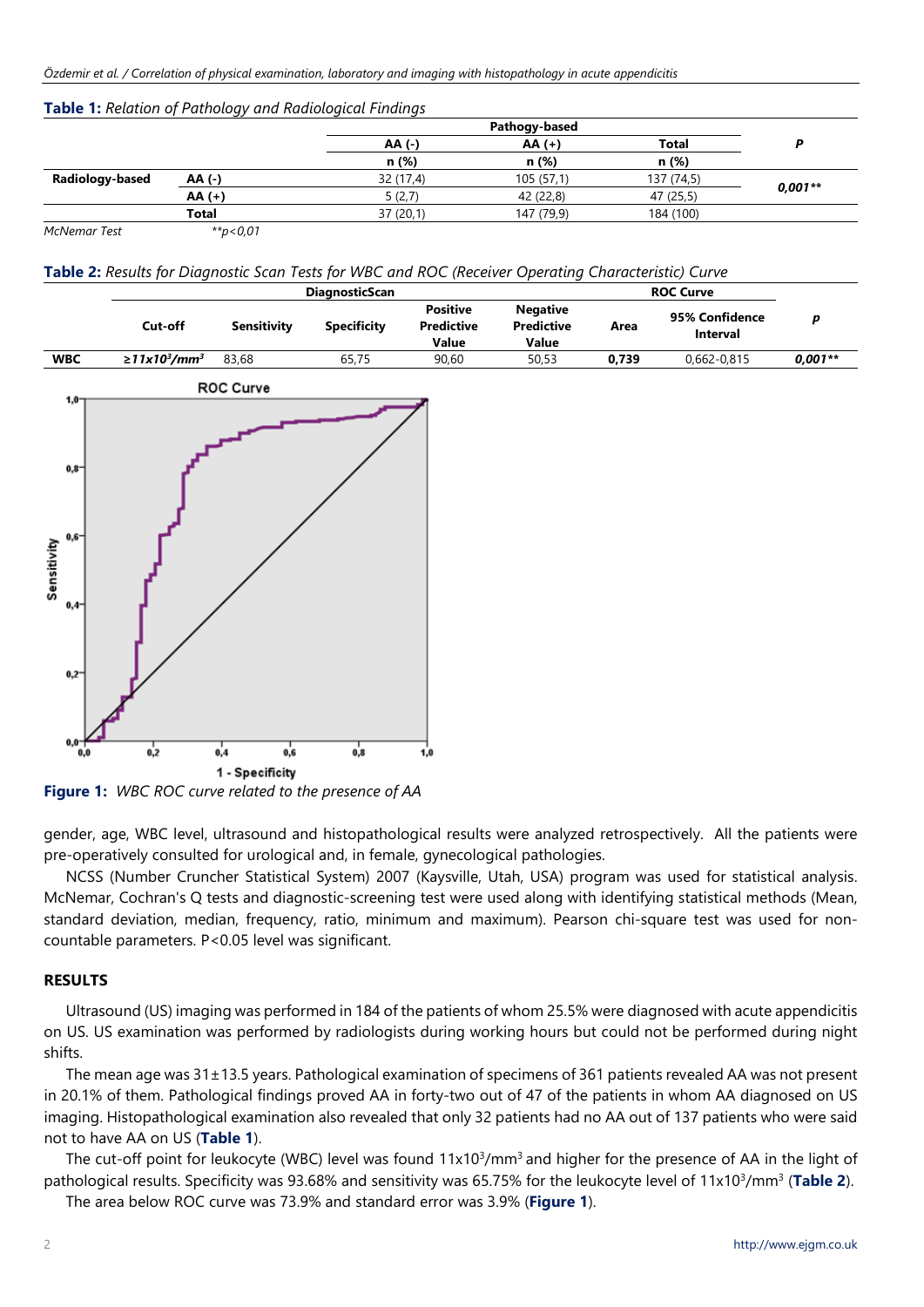| Table 3: The relationship between pathologically proven AA and WBC level (Cut-off value:11x10 <sup>3</sup> /mm <sup>3</sup> ) |  |
|-------------------------------------------------------------------------------------------------------------------------------|--|
|-------------------------------------------------------------------------------------------------------------------------------|--|

|                               |              | $<$ 11x10 <sup>3</sup> /mm <sup>3</sup> |      | $\geq 11x10^3/mm^3$ |      |           |
|-------------------------------|--------------|-----------------------------------------|------|---------------------|------|-----------|
|                               |              | n                                       | %    | n                   | %    |           |
|                               | ( – )        | 48                                      | 65,8 | 25                  | 34,2 |           |
| Histopathologically proven AA | $^{+}$       | 47                                      | 16,3 | 241                 | 83,7 | $0,001**$ |
| Dograph chi caugra tort       | $***$ $0.01$ |                                         |      |                     |      |           |

*Pearson chi-square test \*\*p<0.01*

## **Table 4:** *Histopathological presence and absence of AA in male and female patients*

|        |             |           | <b>Pathologically Proven</b> |       |  |
|--------|-------------|-----------|------------------------------|-------|--|
|        |             | AA (-)    | $AA (+)$                     |       |  |
|        |             | n (%)     | n (%)                        |       |  |
|        | <b>Male</b> | 37 (18,6) | 162 (81,4)                   |       |  |
| Gender | Female      | 36 (22,2) | 126 (77,8)                   | 0,393 |  |

*Pearson chi-square test*

Statistically, there was a significant relationship between the presence of AA and the leukocyte cut off level of 11x10<sup>3</sup>/mm<sup>3</sup> (p=0,001; p<0,01). If leukocyte (WBC) level was over 11x10<sup>3</sup>/mm<sup>3</sup> in AA suspected cases, possibility of AA increased 9.845 fold (**Table 3**).

Histopathological analysis revealed the presence of perforation in 12.84% of the 288 patients in whom AA was found. Also, endometriosis focus in one and enterobious vermicularis in one patient were detected.

In patients in whom AA was not found, three had ovarian cyst rupture; omentum torsion in two and Meckel diverticula in one were found.

Gender didn't show any difference statistically for the presence of AA as a result of histopathological analysis (**Table 4**).

## **DISCUSSION**

Though AA is a frequently seen clinical condition in emergency units and, sometimes, diagnosis is not so easy. Patient's history, physical examination and laboratory parameters should be interpreted together to make the diagnosis. None of the tests are neither completely spesific nor sensitive as negative appendectomies shown (12). The most important reason for negative appendectomy is fear of perforation risk.

AA is generally seen under 40 years of age (13,14). Our results that the cases below 40 years of age was 75.3% also correlated these reports.

Although some reports saying that US examination in AA has got high specificity and sensitivity, there are others proposing that it is of low specificity and sensitivity, which might cause delay in diagnosis, resulting in increase in complications (15-17). We found that US had a low sensitivity (28.57%).

We also saw that the decision for operation was mainly based on physical examination and our negative appendectomy rate correlated literature (2-4).

High level of WBC is very suggestive for AA along with the findings on physical examination. Our results with the cutoff point of 11000 for WBC level in histopathologically proven AA also correlated literature (18,19). We found 83.7% of the 288 patients, in whom AA was proven histopathologically, had a WBC level higher than 11x10<sup>3</sup>/mm<sup>3</sup>.

Preoperative gynecological examination is a valuable precaution which might help decreasing in negative appendectomy. It was reported that intra abdominal pathologies other than AA might have been seen more frequently in female patients, compared to male (13,20). But, we didn't find any difference statistically between genders. We thought this result was because that all female patients were evaluated for gynecologic pathology preoperatively. The indifference between male and female gender in negative appendectomy showed the importance of preoperative gynecological examination.

Radiological imaging, laboratory tests and physical examination are the parameters which are helpful in the cases considered as AA. In spite of the cases in which all these parameters support the diagnosis, in some, don't. In such doubtful cases, to prevent delay in treatment, decision for operation might be taken by surgeon on physical examination findings. A careful evaluation and consulting other disciplines are needed to exclude the pathologies other than AA.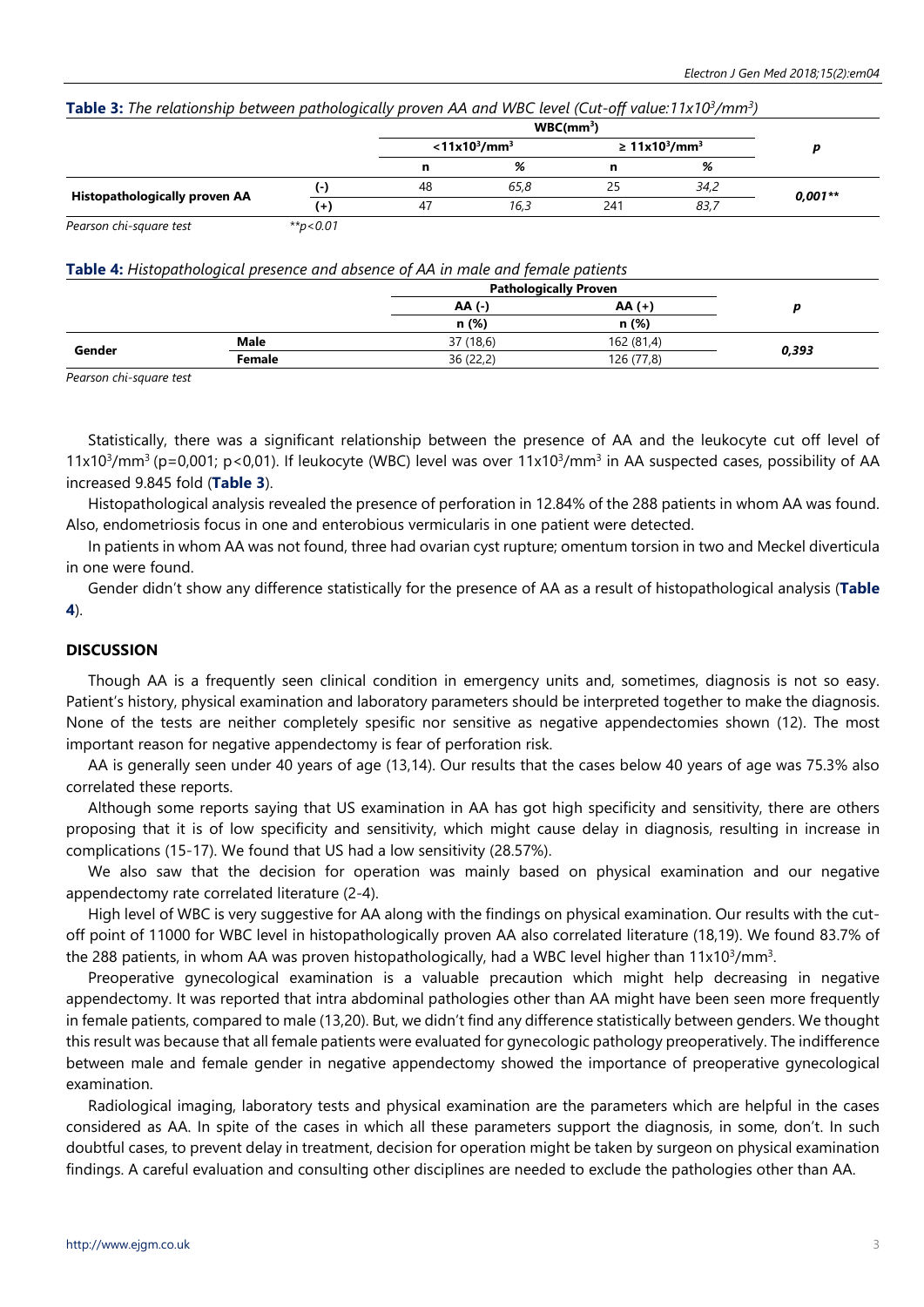As a result, in spite of more advanced imaging modalities, increased level of WBC and physical examination are still the most important parameters for surgeons to diagnose AA and to make decision for operation to prevent delay in proper procedure.

In the light of these results, if the AA is highly suspected based on physical examination, WBC count and excluding gynecologic and urologic pathologies, appendectomy should be offered without hesitation. This approach can shorten both the waiting period of patient for treatment and occupation of emergency department services.

# **REFERENCES**

- 1. Arikanoglu Z, Taskesen F, Kapan M, Gümüş H, Tacyildiz IH. Diverticulitis of Cecum Mimicking Plastron Appendicitis: A Diagnostic and Therapeutic Dilemma. Eur J Gen Med 2013;10(4):246–249. <https://doi.org/10.29333/ejgm/82228>
- 2. Xharra S, Gashi-Luci L, Xharra K, et al. Correlation of serum C-reactive protein, white blood count and neutrophil percentage with histopathology findings in acute appendicitis. World J Emerg Surg. 2012 Aug 6;7(1):27. <https://doi.org/10.1186/1749-7922-7-27>
- 3. Shuaib A, Shuaib A, Fakhra Z, Marafi B, Alsharaf K, Behbehani A. Evaluation of modified Alvarado scoring system and RIPASA scoring system as diagnostic tools of acute appendicitis. World J Emerg Med. 2017;8(4):276-280. <https://doi.org/10.5847/wjem.j.1920-8642.2017.04.005>
- 4. Ozan E, Ataç GK, Alişar K, Alhan A. Role of inflammatory markers in decreasing negative appendectomy rate: A study based on computed tomography findings. Ulus Travma Acil Cerrahi Derg. 2017 Nov;23(6):477-482. <https://doi.org/10.5505/tjtes.2017.36605>
- 5. Ceresoli M, Zucchi A, Allievi N, et al. Acute appendicitis: Epidemiology, treatment and outcomes- analysis of 16544 consecutive cases. World J Gastrointest Surg. 2016 Oct 27;8(10):693–699. <https://doi.org/10.4240/wjgs.v8.i10.693>
- 6. Graff L, Russell J, Seashore J, Tate J, et al. False-negative and false-positive errors in abdominal pain evaluation: failure to diagnose acute appendicitis and unnecessary surgery. Acad Emerg Med. 2000 Nov;7(11):1244-55. <https://doi.org/10.1111/j.1553-2712.2000.tb00470.x>
- 7. Serres SK, Cameron DB, Glass CC, et al. Time to Appendectomy and Risk of Complicated Appendicitis and Adverse Outcomes in Children. JAMA Pediatr. 2017 Aug 1;171(8):740-746. <https://doi.org/10.1001/jamapediatrics.2017.0885>
- 8. Van Rossem CC, Schreinemacher MH, Van Geloven AA, Bemelman WA. Antibiotic Duration After Laparoscopic Appendectomy for Acute Complicated Appendicitis. JAMA Surg. 2016 Apr;151(4):323-9. <https://doi.org/10.1001/jamasurg.2015.4236>
- 9. Imran JB, Madni TD, Minshall CT, et al. Predictors of a histopathologic diagnosis of complicated appendicitis. J Surg Res. 2017 Jun 15;214:197-202. <https://doi.org/10.1016/j.jss.2017.02.051>
- 10.Andersson RE. The natural history and traditional management of appendicitis revisited: spontaneous resolution and predominance of prehospital perforations imply that a correct diagnosis is more important than an early diagnosis. World J Surg. 2007 Jan;31(1):86-92. <https://doi.org/10.1007/s00268-006-0056-y>
- 11.Cameron DB, Williams R, Geng Y, et al. Time to appendectomy for acute appendicitis: A systematic review. J Pediatr Surg. 2017 Nov 20. pii: S0022-3468(17)30762-5.
- 12.Shogilev DJ, Duus N, Odom SR, Shapiro NI. Diagnosing appendicitis: evidence-based review of the diagnostic approach in 2014. West J Emerg Med. 2014 Nov;15(7):859-71. <https://doi.org/10.5811/westjem.2014.9.21568>
- 13.Gürleyik G, Gürleyik E. Age-related clinical features in older patients with acute appendicitis. Eur J Emerg Med. 2003 Sep;10(3):200-3. <https://doi.org/10.1097/00063110-200309000-00008>
- 14.Khan MS, Chaudhry MBH, Shahzad N, Tariq M, Memon WA, Alvi AR. Risk of appendicitis in patients with incidentally discovered appendicoliths. J Surg Res. 2018 Jan;221:84-87. <https://doi.org/10.1016/j.jss.2017.08.021>
- 15.Hwang ME. Sonography and Computed Tomography in Diagnosing Acute Appendicitis. Radiol Technol. 2018 Jan;89(3):224-237.
- 16.Reddy SB, Kelleher M, Bokhari SAJ, Davis KA, Schuster KM. A highly sensitive and specific combined clinical and sonographic score to diagnose appendicitis. J Trauma Acute Care Surg. 2017 Oct;83(4):643-649. <https://doi.org/10.1097/TA.0000000000001551>
- 17.Giljaca V, Nadarevic T, Poropat G, Nadarevic VS, Stimac D. Diagnostic Accuracy of Abdominal Ultrasound for Diagnosis of Acute Appendicitis: Systematic Review and Meta-analysis. World J Surg. 2017 Mar;41(3):693-700. <https://doi.org/10.1007/s00268-016-3792-7>